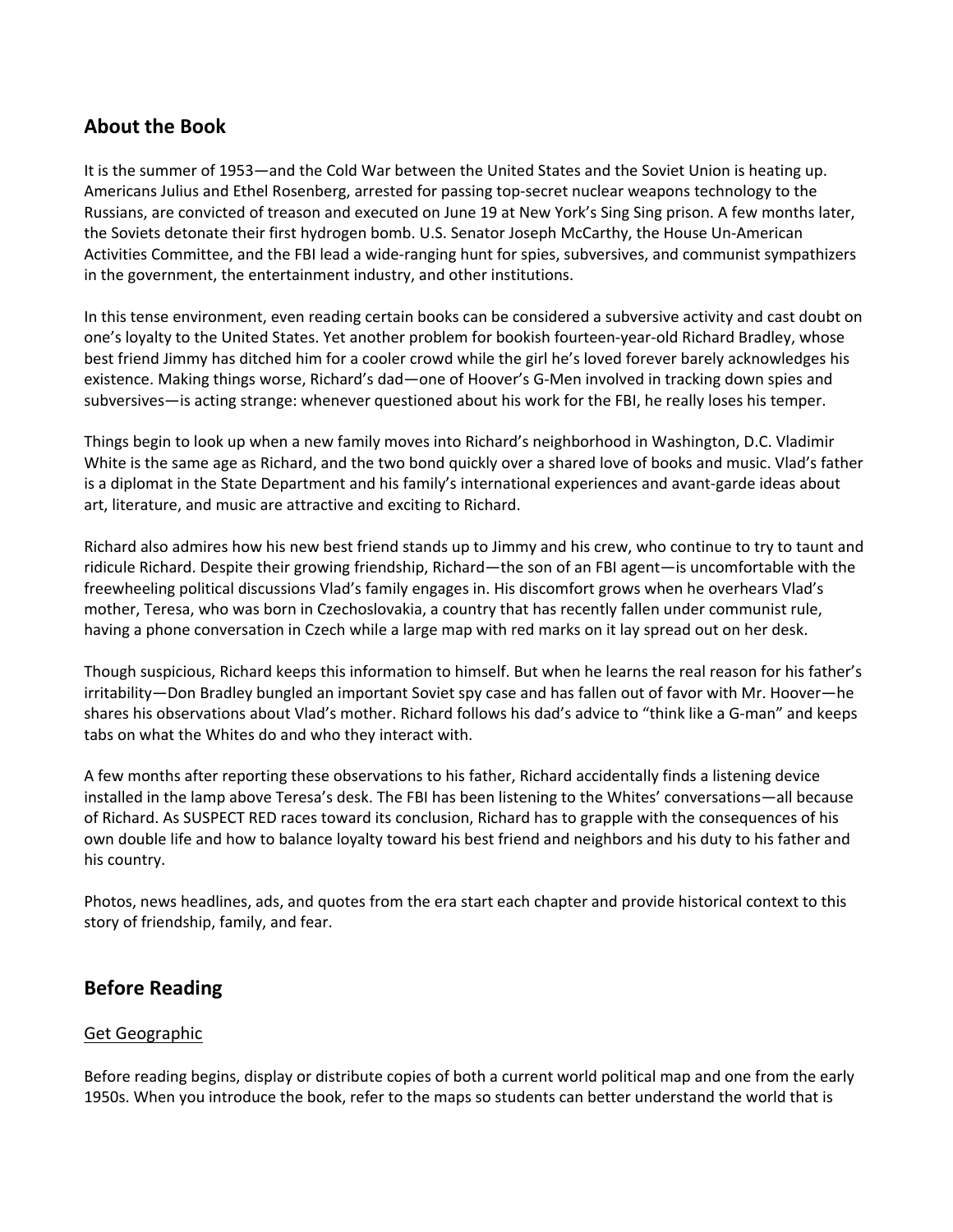presented in the book and see how political boundaries have changed. Return to maps during reading to discuss which countries were communist and which are communist today.

### Build Historical Knowledge

For students to have a fuller understanding of this rich historical novel, political and historical context is useful. A brief video overview is helpful in building and activating student background knowledge about the Cold War and McCarthyism.

USA vs USSR Fight! The Cold War: Crash Course World History #39 <https://youtu.be/y9HjvHZfCUI>

The Cold War: Crash Course US History #37 [https://youtu.be/9C72ISMF\\_D0?list=PL8dPuuaLjXtMwmepBjTSG593eG7ObzO7s](https://youtu.be/9C72ISMF_D0?list=PL8dPuuaLjXtMwmepBjTSG593eG7ObzO7s)

TED-Ed: What is McCarthyism? And how did it happen? <https://www.youtube.com/watch?v=N35IugBYH04>

### How Can You Spot a Communist?

You can't spot a red by his face—or can you? After World War II, fear of the bearded and coarse revolutionary was being replaced with the fear that there were "commies" lurking around every corner—looking very much like ordinary, nice people. The thought that subversive communists were hiding in plain sight raised anxieties and tendencies to be suspicious of anything perceived as un-American.

Use the example and resources below to create and distribute a "You Can't Spot a Red by His Face" photo sheet. Ask students to identify who the communist is based on the information presented with the photos. Remind students that even accusing someone of being a communist could cause the person to lose their job, reputation, or important relationships. They could also be sent to jail.

Have students share who they think is a communist and why. Encourage debate between students who have made different choices. Are they making assumptions based on appearance or hearsay? Or do they have any additional knowledge or information that influenced their selection? Does that information change the choices of other students? Ask why they believe that any of the individuals pictured actually are a communist. Have students share what they believe is the definition of communism and offer any clarification needed. Does that change anyone's choices? Make a list of students and the individuals they accuse of being a communist.

Let students know that they will encounter each of these individuals during their reading of SUSPECT RED, a historical fiction novel set during the 1950s at the height of the Red Scare and McCarthyism. Have students keep their photo sheet while they read the novel and further investigate and research the individuals on the sheet as they come across them in the book. During reading or after students have finished reading the book, return to the list of students and their choices of communists. Ask how they feel now about their assumptions and what they've learned about accusations based on perceptions instead of evidence.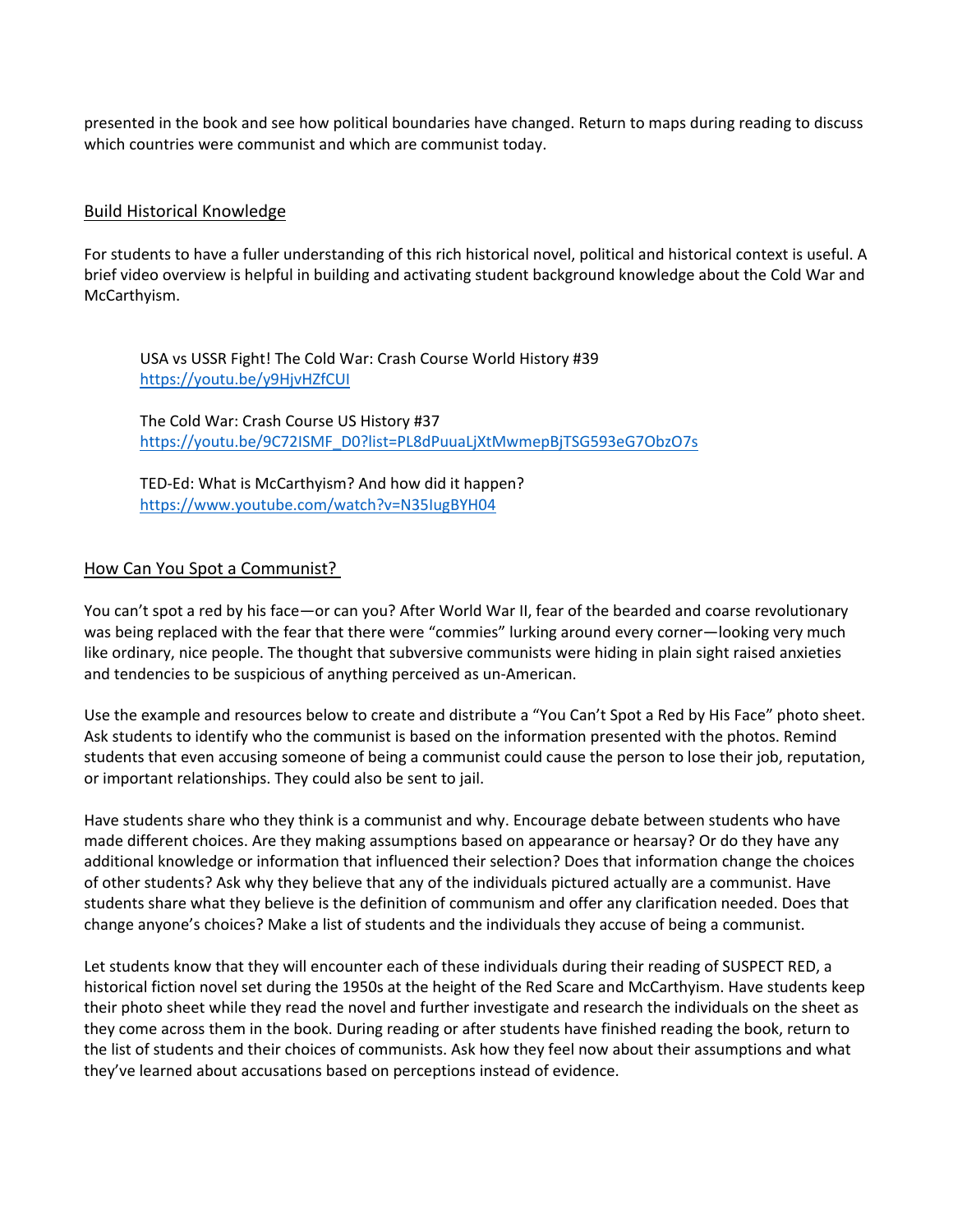# **You Can't Spot a Red by His Face**



**photo credits**: Portrait of Rep. Helen Gahagan Douglas (D. CA). ca. 1946. Harry S. Truman Library & Museum, Independence, MO, www.trumanlibrary.org/photographs/view.php?id=16754. Van Vechten, Carl. Portrait of Ruby Dee. 1961. Library of Congress, Washington, DC, www.loc.gov/item/2004662789/. Pin-up photo of Lucille Ball for the March 23, 1945 issue of Yank, the Army Weekly. 1945. Wikimedia Commons, commons.wikimedia.org/wiki/File:Lucille\_Ball\_-\_YankArmyWeekly.jpg.<br>De Amerikaanse toneelschrijver Arthur Miller o

Start with the above profiles to create your photo sheet. Add additional profiles for any of the historical individuals mentioned in SUSPECT RED by finding photographs and biographical details online. A few you may want to include:

### **Journalist Edward R. Murrow**

- Parents were Quakers, who are bound by their religion to refuse military service

- During World War II, had an extramarital affair with the daughter-in-law of Winston Churchill

### **Writer Dorothy Parker**

- Helped found Hollywood's Anti-Nazi League

- Reported on Spanish Civil War for the communist magazine *The New Masses*

#### **Composer Aaron Copland**

- Born into a Lithuanian Jewish family that had immigrated from Russia- Studied in Paris with the daughter of a Russian princess **Physicist J. Robert Oppenheimer**

- Brother was fired from the University of California after revealing his ties to Communist Party - Refused to work on President Truman's effort to build hydrogen bomb

### **Writer James Baldwin**

- Joined a communist youth group as a high school student

- Moved to Paris to escape discrimination

#### **Air Force reserve lieutenant Milo Radulovich**

- Father was an immigrant from Serbia

- His father subscribed to several Serbian-language periodicals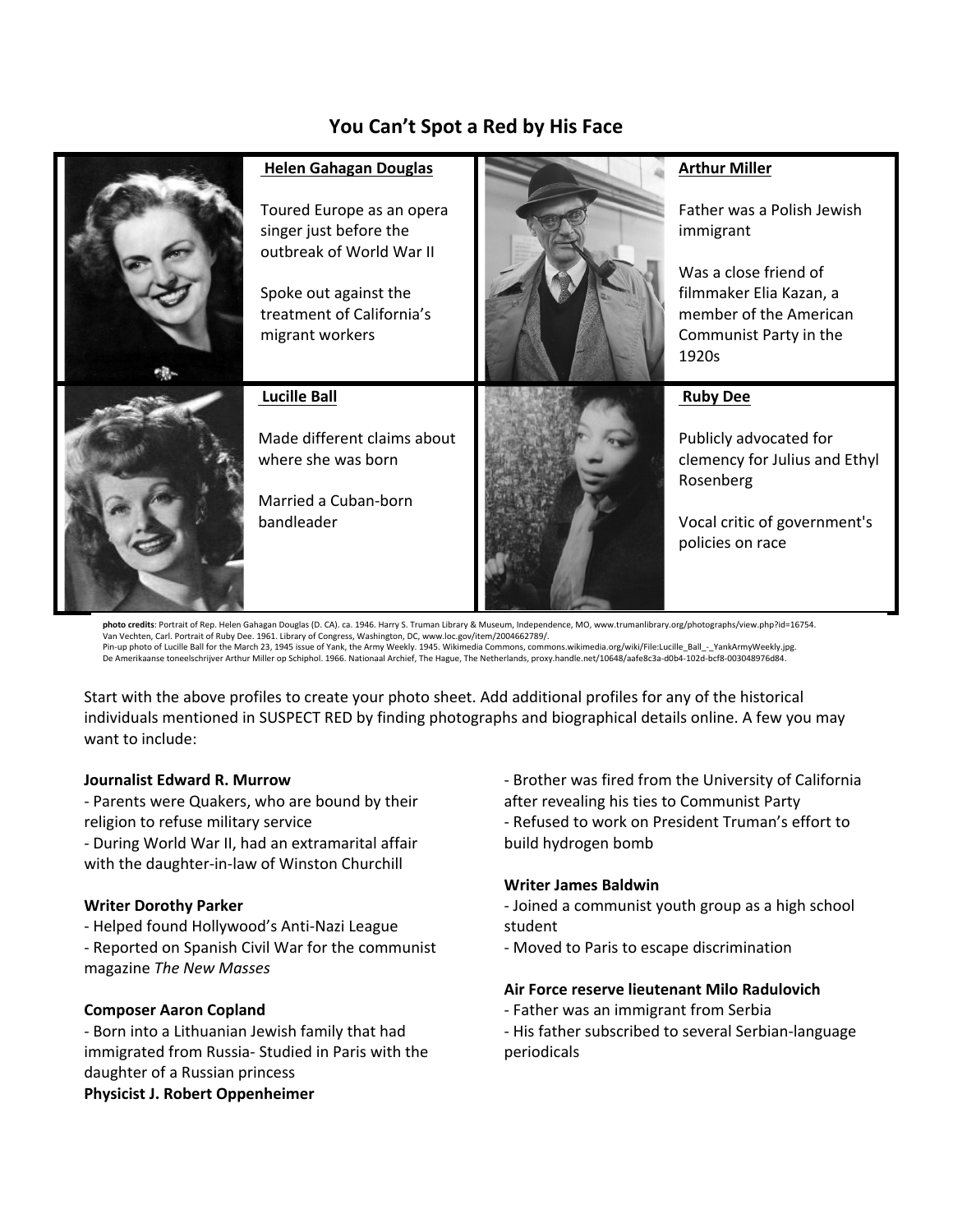The websites of the Library of Congress [\(www.loc.gov/pictures/\)](http://www.loc.gov/pictures/) and the Harry S. Truman Presidential Library [\(www.trumanlibrary.org](http://www.trumanlibrary.org/)) contain many photographs of notable individuals during the McCarthy era. Other images can be found at Wikimedia Commons [\(commons.wikimedia.org/\)](https://commons.wikimedia.org/wiki/Main_Page).

Although some of the images may be copyrighted, your use of the photographs for educational purposes in the classroom will fall under fair use exceptions. For more information about the fair use of images, consult this handy reference by MIT Libraries: [libguides.mit.edu/usingimages.](http://libguides.mit.edu/usingimages)

[CCSS.ELA-LITERACY.SL.8.2](http://www.corestandards.org/ELA-Literacy/SL/8/2/); [CCSS.ELA-LITERACY.SL.8.3](http://www.corestandards.org/ELA-Literacy/SL/8/3/); CCSS.ELA-LITERACY.W.8.7

# **Discussion Questions**

SUSPECT RED describes the tension and fear associated with a specific time in history. The historical context is ideal for launching conversation about the balance between civil liberties and national security. For young people who have experienced prejudice or have been subject to the destructive power of rumor, the book also offers opportunity for discussion about personal responsibility, thinking for oneself, and the impact individual choices and behaviors have on others. Remember to be sensitive to students who have personal experiences with prejudice and discrimination and offer ground rules to guide students in discussions about bullying, harassment, and discrimination.

- In SUSPECT RED, what role does fear play? What actions of Richard's are driven by fear? How do other characters in the book respond to fears they face? Point to an example in the book or in history that shows how fear can be used to manipulate people. Have you ever done something you didn't really want to do out of fear?
- How does the political climate that Richard is growing up in impact and affect his daily life? Where does Richard get information that shapes his ideas and opinions? How does he evaluate the information he gets? How is that similar or different from where you get information and how you evaluate it?
- Richard chooses silence instead of ratting out Jimmy for breaking the basketball backboard, while Vlad steps in to protect the innocent Eddie. Explain whether you agree or disagree with Richard's choice. Think about a time when you, or one of your friends, have been hurt by bullying. How did you respond? How did you want to respond? Do you know peers or have friends who will stand up for what's right? Who are the adults in your life you can trust to help? How do you think your school should deal with bullying?
- "The oaths the boys muttered were nothing compared to the hot hatred in the looks they threw toward Vladimir and Richard." (p. 97) Should belonging to the same group—whether a group of friends, political organization, race, ethnicity, or sexual orientation—subject you to scrutiny even in the absence of evidence? What does "guilty by association" mean?
- As a shy, book-loving teen, Richard knows what it's like to feel persecuted by his peers for being different. Vlad and his family are different too, and while Richard is attracted to those differences, he's also suspicious. Why? Does different equal bad? Have you ever made assumptions about someone because their family or background is different from your own? What did you/could you do to challenge your assumptions? What could Richard have done to challenge his assumptions about Vlad's mother?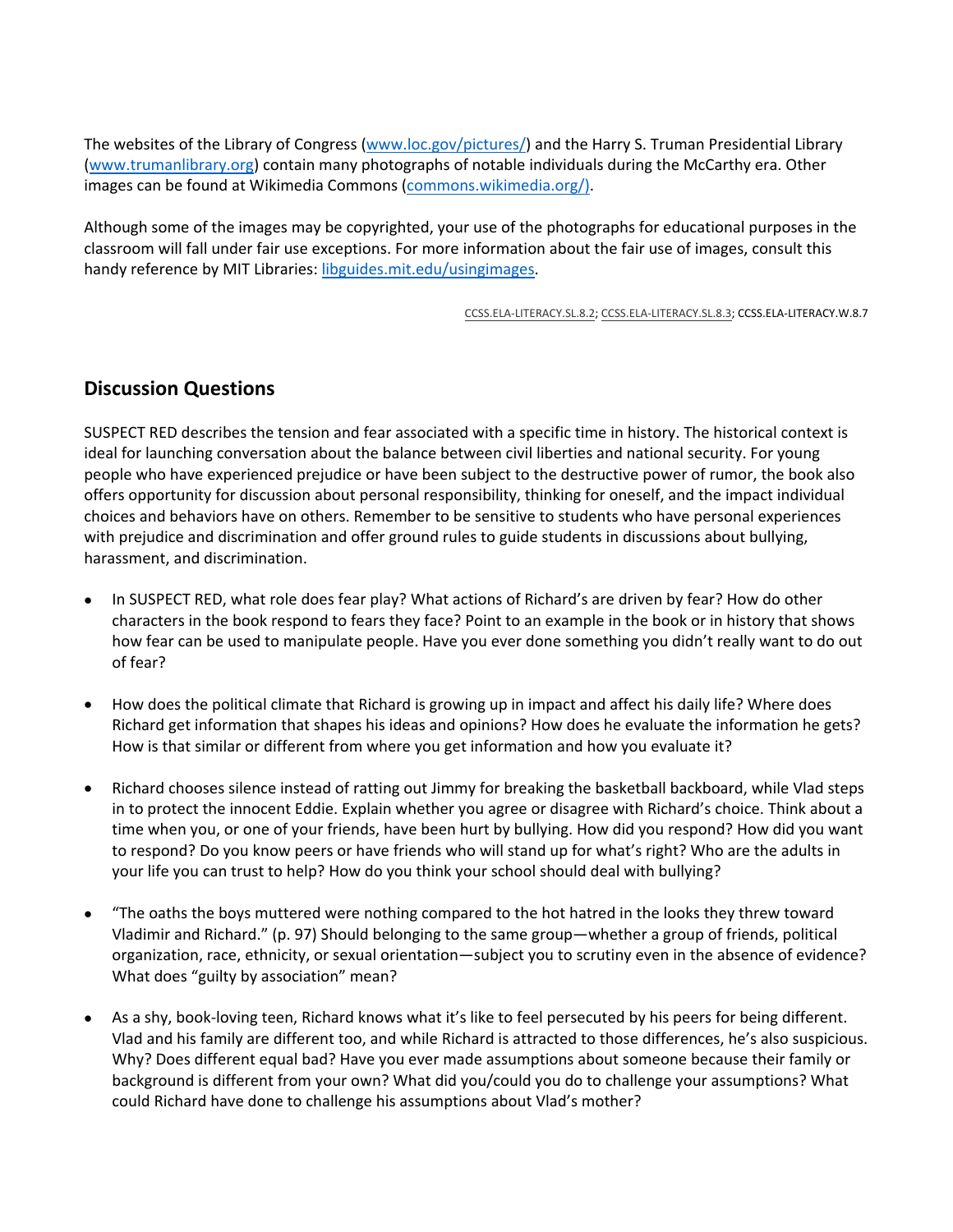- What drives Richard to spy on Vlad's mother? Do any of those reasons justify what he did? Why or why not? What would you have done in Richard's situation?
- Both Richard and Vladimir admire *The Catcher in the Rye* protagonist Holden Caufield. Do you believe that fictional characters can influence people's behavior? How is Richard influenced by what he reads? Do you think writers are responsible or should be held accountable for any influence they have? Why or why not?
- Explain why you agree or disagree with the reasons Richard's mother gives for censoring his reading of *Robin Hood*. Do you think Richard agrees with his mother or Vlad's sister, Natalia, about the censorship of the book? Why? Do you think censorship is ever a good idea? Why or why not?
- Richard and Vlad are visiting the House of Representatives at the time of the shooting by Puerto Rican nationalists. Compare and contrast Lolita Lebrón and her conspirators with the communists and subversives investigated by the FBI, the House Un-American Activities Committee, and Senator Joseph McCarthy. Why do you think the author included this scene in SUSPECT RED?
- Discuss SUSPECT RED as a coming-of-age story. Where is Richard in the maturation process? How does he grow and develop during the course of the novel? How does this novel relate to or compare with other coming-of-age stories, such as *The Catcher in the Rye*?
- SUSPECT RED takes place in 1953-54 and describes the tension and fear associated with that specific time in history. In what ways are the issues of the era, such as prejudice and discrimination, relevant to us today? How has this novel changed the way you think about dissent and persecution? Do you think that a demagogue such as Joe McCarthy could ever rise to power in America again? Why or why not?

[CCSS.ELA-LITERACY.RL.8.1](http://www.corestandards.org/ELA-Literacy/RL/8/1/); [CCSS.ELA-LITERACY.RL.8.2](http://www.corestandards.org/ELA-Literacy/RL/8/2/); [CCSS.ELA-LITERACY.RL.8.3;](http://www.corestandards.org/ELA-Literacy/RL/8/3/) [CCSS.ELA-LITERACY.RL.8.5](http://www.corestandards.org/ELA-Literacy/RL/8/5/); [CCSS.ELA-LITERACY.SL.8.1](http://www.corestandards.org/ELA-Literacy/SL/8/1/)

# **Curriculum Connections**

With its themes of mob mentality and peer pressure, innuendo and false accusations, and guilt by association, consider SUSPECT RED as a title to contextualize and complement core canon literature such as *The Crucible*, *Fahrenheit 451*, *Of Mice and Men*, *The Catcher in the Rye*, and *Lord of the Flies*. It also fits well into a literary unit involving the theme of coming of age.

An English Language Arts and History cross-curricular collaboration will benefit students reading this book. SUSPECT RED offers fictionalized access to a focused point in U.S. history, but also pushes the reader to see the bigger picture and history's relevance to society today. These activities will help students explore history and civics and dig into facts.

### Scrapbook Making: Opening Pages to the Past

Although Richard, Vlad, and their families are fictional characters created by careful research who encounter and interact with historical figures, SUSPECT RED offers a glimpse into the very real experiences of those who lived during the Red Scare and the hunt for communists in America. Examining additional stories about those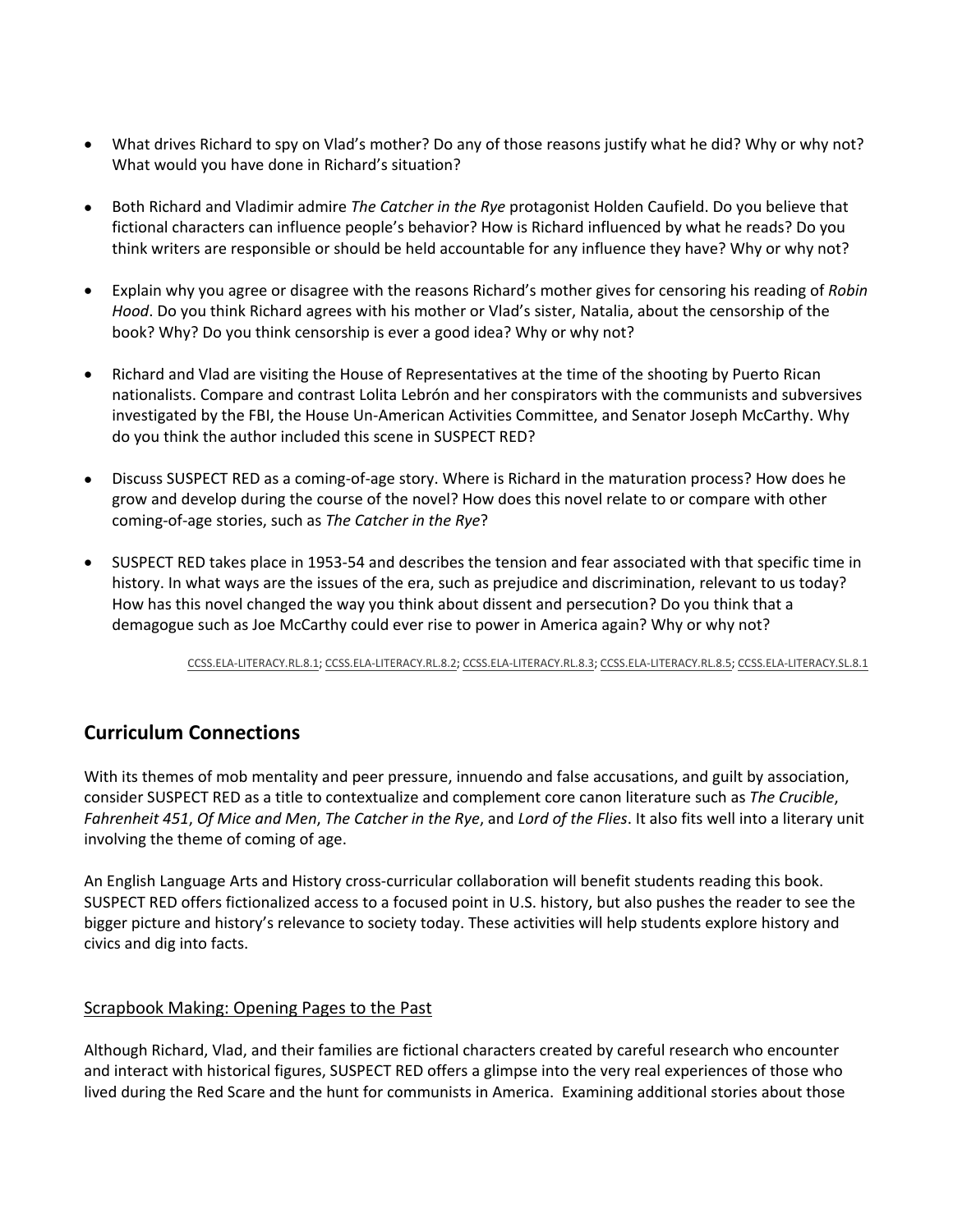who were called before McCarthy's Senate subcommittee, accused of being communist, labeled "un-American," blacklisted, or jailed provides students with multiple perspectives—critical to deep understanding of historical events.

During the Red Scare, thousands of people lost their jobs and had their reputations and careers destroyed. Have students examine the experience of an individual investigated by the FBI, House Un-American Activities Committee, or Senator McCarthy by creating a scrapbook for that person. Students should identify and research an individual, then collect pieces of the individual's past using a variety of resources, including books, photos, news articles, letters, journal entries, videos, and recorded oral histories. Make sure students have the support and tools they need to evaluate at least 5 resources, read closely, check for bias, and compare information.

Ask students to make a digital scrapbook using Google Slides or PowerPoint that includes photos, news articles, and other images that reflect significant events in the life of the individual they researched. Students should include descriptions and captions that include names, dates, and locations. When presenting their scrapbooks, students should be able to discuss the individual's career and accomplishments, as well as the accusations against him or her and the effects of being accused on the individual's family, friends, and later life. You may want to create and present a scrapbook of your own to model how to select good primary and secondary sources and choose evidence to tell a story.

*Resources:*

### The Hollywood Ten <http://www.bleeckerstreetmedia.com/editorial/hollywood-ten>

*Counterattack* published "Red Channels: The Report of Communist Influence in Radio and Television," (1950) a pamphlet lists 151 actors, writers, musicians, composers, journalists, and others who it alleged were communists or had supported communist causes.

The full list of individuals is here: [www.historyonthenet.com/authentichistory/1946-1960/4-cwhomefront/1](http://www.historyonthenet.com/authentichistory/1946-1960/4-cwhomefront/1-mccarthyism/Red_Channels/index.html) [mccarthyism/Red\\_Channels/index.html](http://www.historyonthenet.com/authentichistory/1946-1960/4-cwhomefront/1-mccarthyism/Red_Channels/index.html). Individuals of contemporary interest include:

Stella Adler, actress and teacher Leonard Bernstein, composer and conductor Aaron Copland, composer Dashiell Hammett, writer Lillian Hellman, playwright and screenwriter Lena Horne, singer and actress Langston Hughes, writer Burl Ives, folk singer and actor Burgess Meredith, actor Arthur Miller, playwright Zero Mostel, actor Dorothy Parker, writer Edward G. Robinson, actor Pete Seeger, folk singer Artie Shaw, jazz musician Irwin Shaw, writer William L. Shirer, journalist

Orson Welles, actor, writer and director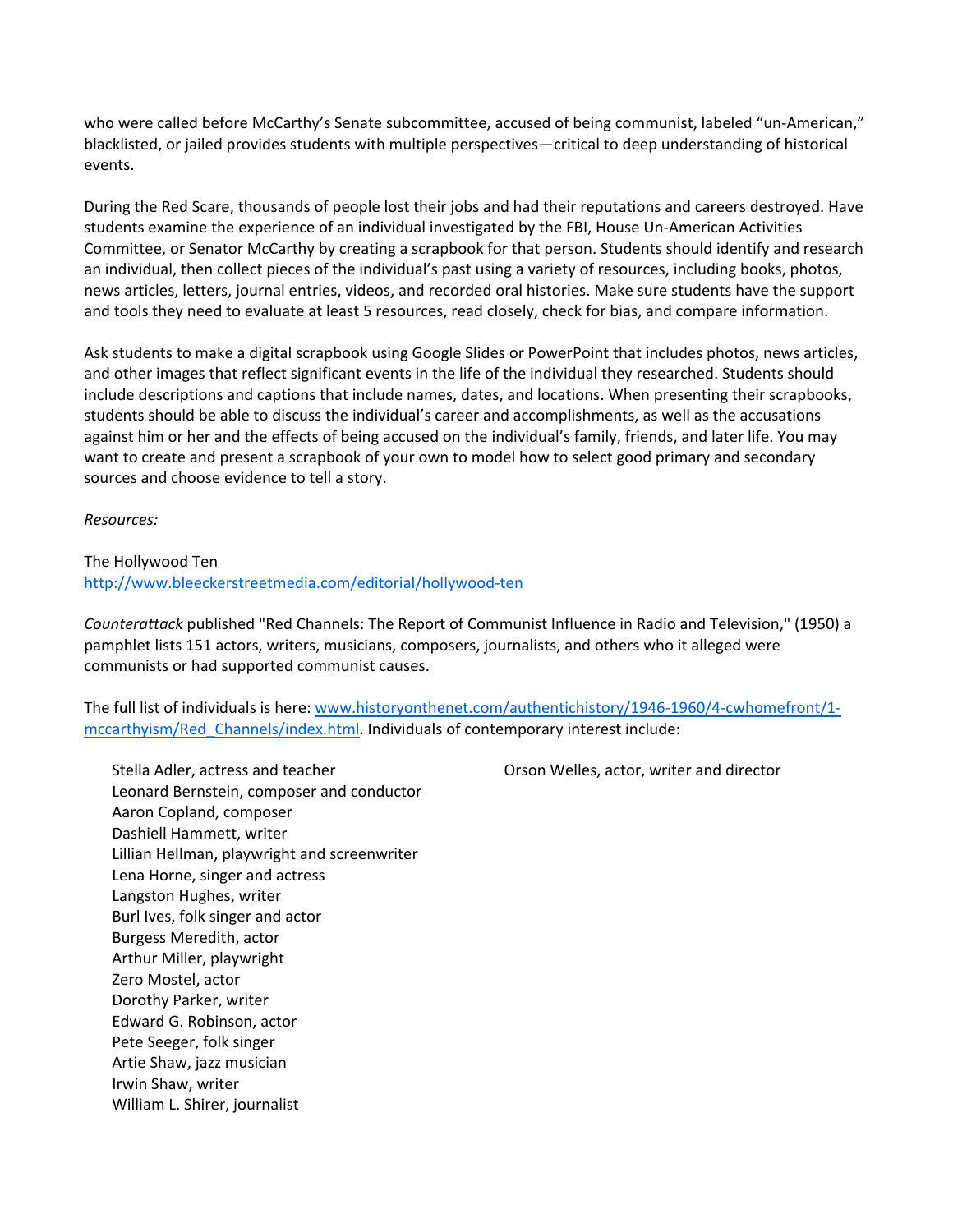The National Council for American Education published a series of "Red-ucators" booklets (1949-1951) listing the names of university professors they deemed "subversive" at institutions such as Harvard, Yale, the University of Chicago, Stanford, and others, including these individuals:

Crane Brinton Howard Mumford Jones Arthur M. Schlesinger, Sr. Mark DeWolfe Howe John Kenneth Galbraith Wendell H. Furry Harold Rugg Helen Merrell Lyn [CCSS.ELA-LITERACY.RI.8.2](http://www.corestandards.org/ELA-Literacy/RI/8/2/); [CCSS.ELA-LITERACY.RI.8.3](http://www.corestandards.org/ELA-Literacy/RI/8/3/); [CCSS.ELA-LITERACY.RI.8.8](http://www.corestandards.org/ELA-Literacy/RI/8/8/) [CCSS.ELA-LITERACY.RI.8.9](http://www.corestandards.org/ELA-Literacy/RI/8/9/); [CCSS.ELA-LITERACY.RH.6-8.2](http://www.corestandards.org/ELA-Literacy/RH/6-8/2/); [CCSS.ELA-LITERACY.RH.6-8.4;](http://www.corestandards.org/ELA-Literacy/RH/6-8/4/) [CCSS.ELA-LITERACY.SL.8.2](http://www.corestandards.org/ELA-Literacy/SL/8/2/); [CCSS.ELA-LITERACY.SL.8.4](http://www.corestandards.org/ELA-Literacy/SL/8/4/); [CCSS.ELA-LITERACY.SL.8.5;](http://www.corestandards.org/ELA-Literacy/SL/8/5/) [CCSS.ELA-LITERACY.W.8.2;](http://www.corestandards.org/ELA-Literacy/W/8/2/) [CCSS.ELA-LITERACY.W.8.4](http://www.corestandards.org/ELA-Literacy/W/8/4/); [CCSS.ELA-LITERACY.W.8.7](http://www.corestandards.org/ELA-Literacy/W/8/7/); [CCSS.ELA-LITERACY.W.8.8](http://www.corestandards.org/ELA-Literacy/W/8/8/)

### Campaign Creation: Freedom to Read

In a democracy, you stand up for the freedom of expression—even the expression of things you don't like. Read the First Amendment aloud to students, and ask them to think about and discuss how it applies to their lives.

*Congress shall make no law respecting an establishment of religion, or prohibiting the free exercise thereof; or abridging the freedom of speech, or of the press; or the right of the people peaceably to assemble, and to petition the Government for a redress of grievances.*

Ask students to give examples of what it looks like when these freedoms are taken away. Elicit examples and methods of censorship. Talk about why types of information, media, or behavior are challenged or censored. What is censorship really about?

In 1953, a member of the Indiana Textbook Commission called for banning references to Robin Hood in books used in schools "because he robbed the rich and gave it to the poor. That's the Communist line." Five Indiana University students protested this and other censorship by spreading leaflets and greendyed chicken feathers across their Bloomington campus. The Green Feather Movement was born.

In a 2013 article for the Zinn Education Project by Alison Kysia, one of the founders of the movement explains that their actions weren't so much a reaction to the attempt to censor Robin Hood as "a great opportunity to find a symbol to fight McCarthyism—it was more a matter of principle." The Green Feather Movement spread to college campuses nationwide, ending when McCarthy was censured by the Senate.

Share a select list of frequently banned/challenged books with students. Do they recognize any of the titles? Ask students to choose a book on the list that they have read (or choose a picture book they could quickly read) and then think like a Green Feather Movement founder: what about this particular book can be a symbol to fight censorship? Have students that have selected the same title work together in small groups to launch their own campaign against censorship. Campaigns should include a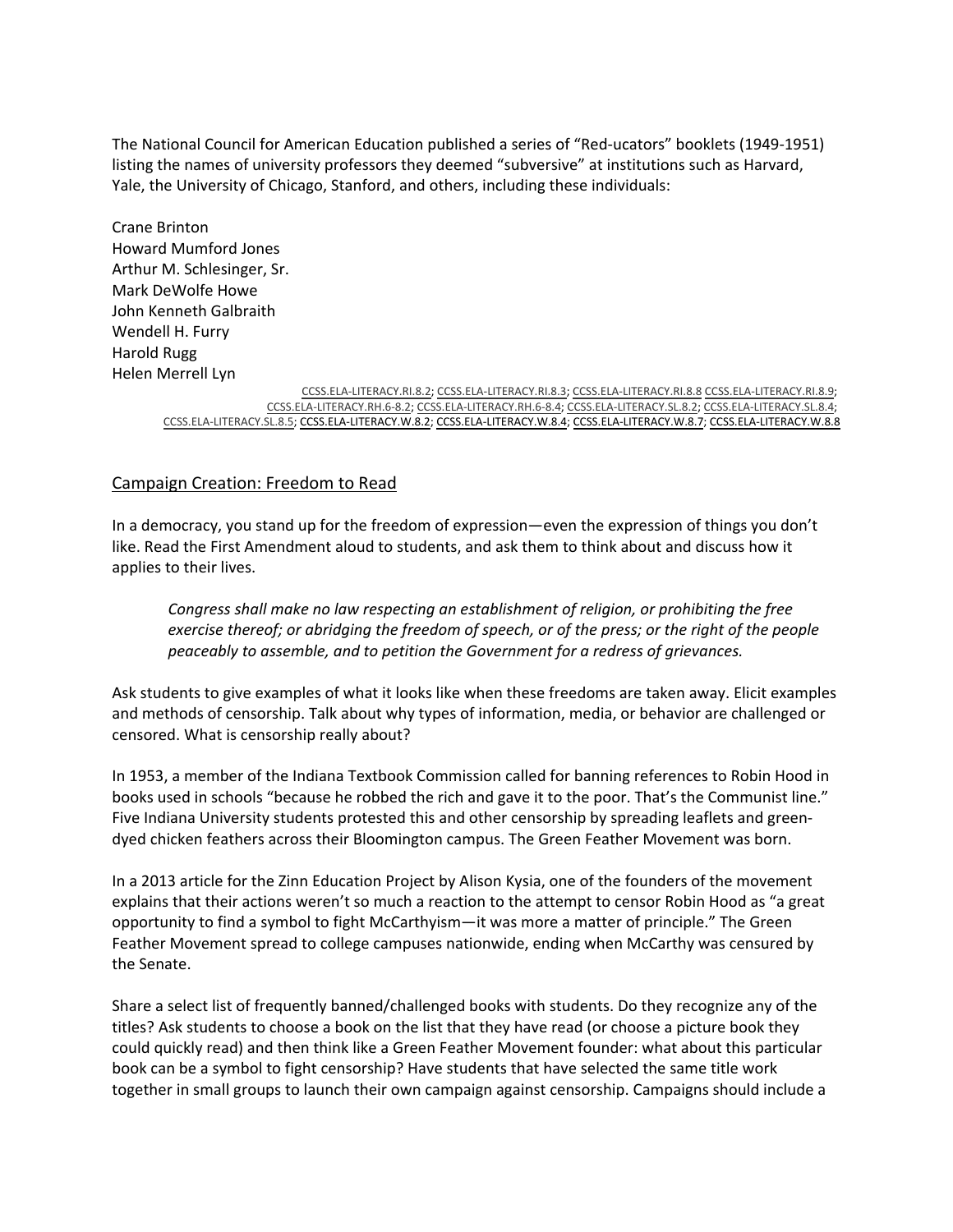visible, physical symbol related to the book, a handout that protests censorship or celebrates the freedom to read, and an article about campaign activity plans.

Connect with your school and public librarians to provide authentic opportunities for your students to campaign for the freedom to read and ask them to talk with your students about challenged books in your community.

*Resources:*

ALA's Office for Intellectual Freedom: Frequently Challenged Books [www.ala.org/advocacy/bbooks/frequentlychallengedbooks](http://www.ala.org/advocacy/bbooks/frequentlychallengedbooks)

Zinn Education Project: The Green Feather Movement <https://zinnedproject.org/materials/the-green-feather-movement/>

> [CCSS.ELA-LITERACY.RI.8.2;](http://www.corestandards.org/ELA-Literacy/RI/8/2/) [CCSS.ELA-LITERACY.RI.8.4;](http://www.corestandards.org/ELA-Literacy/RI/8/4/) [CCSS.ELA-LITERACY.SL.8.1](http://www.corestandards.org/ELA-Literacy/SL/8/1/); [CCSS.ELA-LITERACY.SL.8.4](http://www.corestandards.org/ELA-Literacy/SL/8/4/); [CCSS.ELA-LITERACY.W.8.1;](http://www.corestandards.org/ELA-Literacy/W/8/1/) [CCSS.ELA-LITERACY.W.8.4](http://www.corestandards.org/ELA-Literacy/W/8/4/); [CCSS.ELA-LITERACY.W.8.6](http://www.corestandards.org/ELA-Literacy/W/8/6/); [CCSS.ELA-LITERACY.W.8.9](http://www.corestandards.org/ELA-Literacy/W/8/9/)

### Did You Duck and Cover? Collecting a Cold War Oral History

Have students watch "Duck and Cover," "Atomic Alert," or other short film created in the 1950s to educate young people on how to prepare for and protect themselves from a nuclear bomb. While watching, remind them that it is important to look critically at various forms of media and that during the Cold War, both the United States and Soviet Union used propaganda to influence its citizens' behavior and opinions. You may also want to provide students with a handout to support their analysis of the goals, techniques, and methods used to convey information in the film.

Duck and Cover <https://archive.org/details/DuckandC1951>

Atomic Alert <https://www.youtube.com/watch?v=i4k2skbJDm8>

Argument, Persuasion or Propaganda? [www.readwritethink.org/files/resources/lesson\\_images/lesson829/Argument-Propaganda.pdf](http://www.readwritethink.org/files/resources/lesson_images/lesson829/Argument-Propaganda.pdf)

Analyze a Video

[www.archives.gov/files/education/lessons/worksheets/motion\\_picture\\_analysis\\_worksheet.pdf](http://www.archives.gov/files/education/lessons/worksheets/motion_picture_analysis_worksheet.pdf)

After watching, let students try some of the suggested self-protection methods and discuss their reaction to the film. Have students reflect on Richard's reaction to his sister Ginny's preparedness plans (p. 54-57). Do they think his is a typical reaction? Given the anxieties raised by the Cold War and communism, ask students to imagine how they would have felt to watch the film and experience preparedness drills during the 1950s.

Introduce the concept of collecting an oral history to capture what it was like to grow up in the 1950s under the threat of nuclear war and a communist takeover. Let students know they will need to identify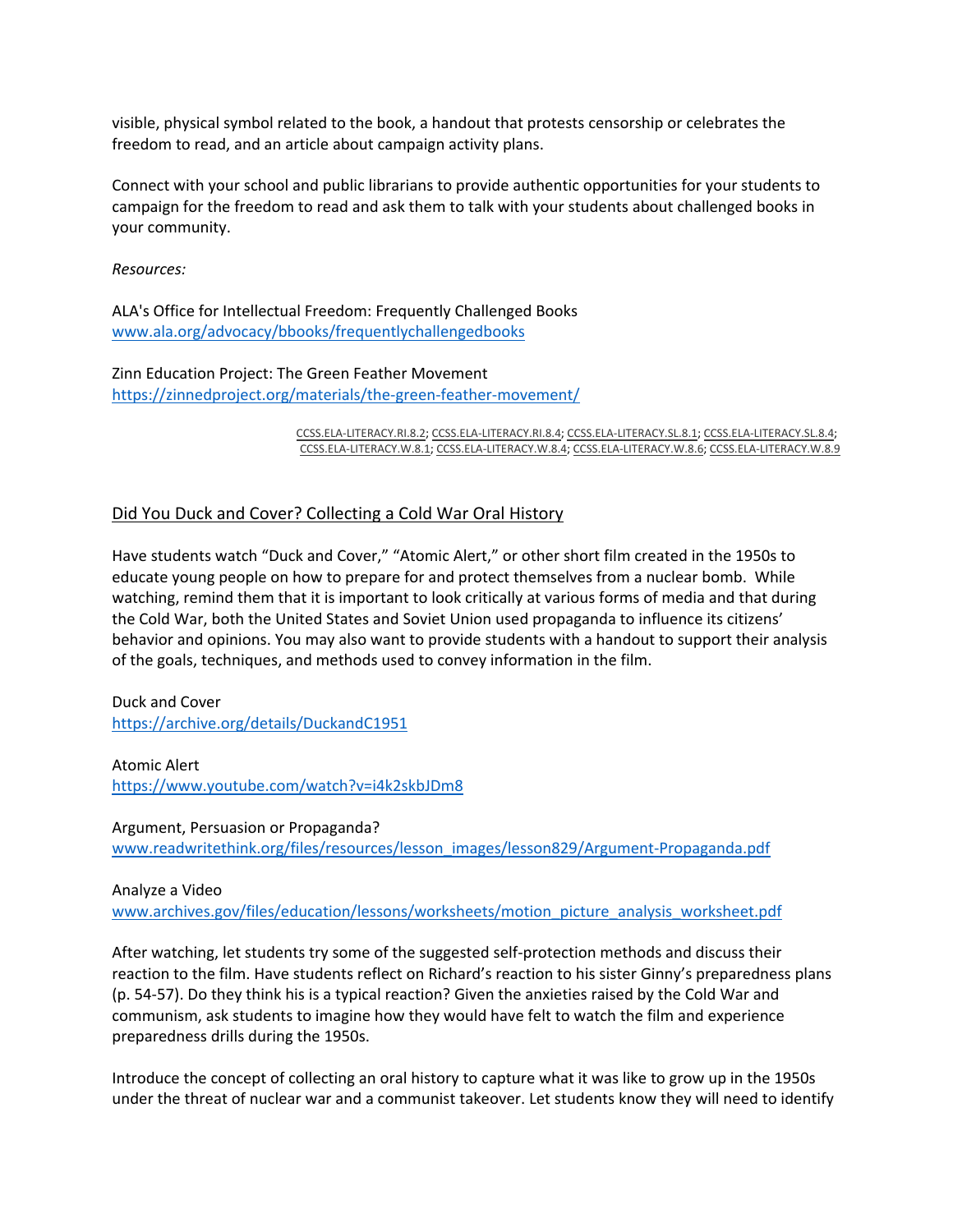a member of their family or community who was of school age during the 1950s and is willing to share recollections of the Cold War era. For students without connections, you may want to arrange for a guest speaker and a group interview.

Help students prepare for their interviews by reviewing some of the terminology from the film, making sure students have a good understanding of the era they will be talking about in their interview. Brainstorm as a group to help students come up with questions that will encourage their interviewees to tell stories and share impressions. Consider open-ended questions—"Tell me what it was like growing up with the tensions of the Cold War, possible nuclear attacks, and threat of communism"—to get conversations started. More specific questions should seek out feelings about experiences with news about Cold War enemies, preparedness drills, bomb shelters, and Cold War culture. Remind students that an oral history interview is their chance to ask questions about topics they are interested in.

After students record and transcribe their interviews, have them create a brief presentation to share with the class that offers a summary to introduce the interviewee and his or her experiences. Have students pick favorite quotes and stories from their transcripts to share with their classmates to compare and contrast oral histories and to discuss how what they learned from a witness to history affected their thinking about what they've watched and read.

*Resources:*

Web Guides to Doing Oral History [www.oralhistory.org/web-guides-to-doing-oral-history/](http://www.oralhistory.org/web-guides-to-doing-oral-history/)

Principles and Best Practices for Oral History Education Classroom Guide [http://www.oralhistory.org/wp-content/uploads/2014/04/2013-](http://www.oralhistory.org/wp-content/uploads/2014/04/2013-1411_Oral_History_ClassroomGuide_Update_V2.pdf) [1411\\_Oral\\_History\\_ClassroomGuide\\_Update\\_V2.pdf](http://www.oralhistory.org/wp-content/uploads/2014/04/2013-1411_Oral_History_ClassroomGuide_Update_V2.pdf)

> [CCSS.ELA-LITERACY.SL.8.1](http://www.corestandards.org/ELA-Literacy/SL/8/1/); [CCSS.ELA-LITERACY.SL.8.2;](http://www.corestandards.org/ELA-Literacy/SL/8/2/) [CCSS.ELA-LITERACY.SL.8.4;](http://www.corestandards.org/ELA-Literacy/SL/8/4/) [CCSS.ELA-LITERACY.RH.6-8.4](http://www.corestandards.org/ELA-Literacy/RH/6-8/4/); [CCSS.ELA-LITERACY.RH.6-8.6;](http://www.corestandards.org/ELA-Literacy/RH/6-8/6/) [CCSS.ELA-LITERACY.RH.6-8.8](http://www.corestandards.org/ELA-Literacy/RH/6-8/8/); [CCSS.ELA-LITERACY.W.8.2](http://www.corestandards.org/ELA-Literacy/W/8/2/); [CCSS.ELA-LITERACY.W.8.9](http://www.corestandards.org/ELA-Literacy/W/8/9/)

## **Writing Opportunities**

 Richard is interested in spycraft. The techniques and paraphernalia he encounters in James Bond and "I Led Three Lives" leads him to dig in his dad's dresser drawers looking for gadgets. Could that button be a microphone? Is this really just a pipe? Spy gadgets are usually everyday items engineered for a special use. Have students research some of the objects of espionage mentioned in SUSPECT RED—the Jell-O boxes, the hollow coin, and hidden microphones—then brainstorm ideas for creating their own secret communications tool or spy gear. Once they have their ideas, ask them to think about then research how they could create their item using technology and materials available in the 1950s. Have them write one or more descriptive paragraphs about their item and how it could be used. Ask them to create a drawing or diagram of the item to share when they present their inventions to the class.

[CCSS.ELA-LITERACY.W.8.2;](http://www.corestandards.org/ELA-Literacy/W/8/2/) [CCSS.ELA-LITERACY.W.8.4](http://www.corestandards.org/ELA-Literacy/W/8/4/); [CCSS.ELA-LITERACY.W.8.7](http://www.corestandards.org/ELA-Literacy/W/8/7/); [CCSS.ELA-LITERACY.SL.8.5](http://www.corestandards.org/ELA-Literacy/SL/8/5/)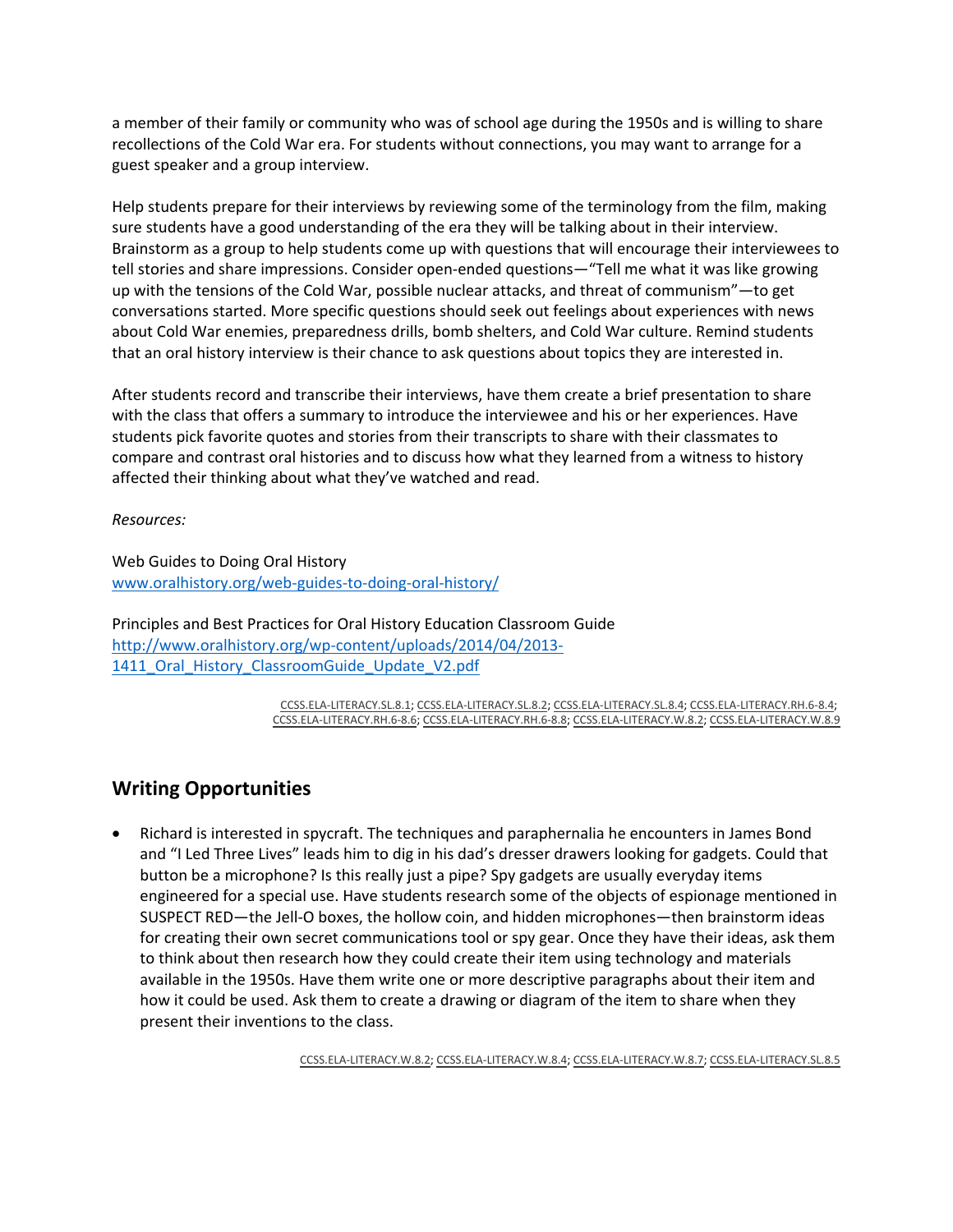Making memes requires that students read, research, and combine humor or emotion, text, and images to make a point in a clever, creative graphic response. Have students use Google Drawing or a meme generator to create an original meme focused on one of the historical figures or themes in SUSPECT RED. Provide an opportunity for students to critique one another's memes and explain and justify their choices.

How to Create Funny Memes About Issues That Matter [http://ww2.kqed.org/education/2015/02/19/how-to-create-funny-memes-about-issues-that](http://ww2.kqed.org/education/2015/02/19/how-to-create-funny-memes-about-issues-that-matter/)[matter/](http://ww2.kqed.org/education/2015/02/19/how-to-create-funny-memes-about-issues-that-matter/)

[CCSS.ELA-LITERACY.RL.8.2](http://www.corestandards.org/ELA-Literacy/RL/8/2/); [CCSS.ELA-LITERACY.L.8.2](http://www.corestandards.org/ELA-Literacy/L/8/2/); [CCSS.ELA-LITERACY.L.8.3](http://www.corestandards.org/ELA-Literacy/L/8/3/); [CCSS.ELA-LITERACY.W.8.6](http://www.corestandards.org/ELA-Literacy/W/8/6/)

 To her father's anger and dismay, Richard's sister Ginny was inspired by an Edward R. Murrow report to start a petition to reinstate Lieutenant Milo Radulovich to the Air Force Reserves. Petitions get the attention of the community and decision makers, demonstrate community strength, and can bring about change—and were sometimes equated with acts of subversion during the McCarthy era. Have students research the case of Milo Radulovich and write their own petitions on his behalf, using historical details about the case to support their arguments. Have students show their petitions to family and friends to see if they would be persuaded to sign. Encourage students to continue to practice their persuasive writing by developing a petition on a current issue of their choice.

[CCSS.ELA-LITERACY.W.8.1](http://www.corestandards.org/ELA-Literacy/W/8/1/); [CCSS.ELA-LITERACY.W.8.4](http://www.corestandards.org/ELA-Literacy/W/8/4/); [CCSS.ELA-LITERACY.W.8.7](http://www.corestandards.org/ELA-Literacy/W/8/7/)

 "We must not confuse dissent with disloyalty. We must remember always that accusation is not proof and that conviction depends upon evidence and due process of law. We will not walk in fear, one of another. We will not be driven by fear into an age of unreason, if we dig deep in our history and our doctrine, and remember that we are not descended from fearful men—not from men who feared to write, to speak, to associate, and to defend causes that were, for the moment, unpopular."

> Edward R. Murrow: A Report on Senator Joseph R. McCarthy "See it Now" (CBS-TV, March 9, 1954)

Excerpts from the above quote close SUSPECT RED. Have students write an analysis that expresses the significance of the quote and why they feel the author chose it to end the book.

[CCSS.ELA-LITERACY.RL.8.1;](http://www.corestandards.org/ELA-Literacy/RL/8/1/) [CCSS.ELA-LITERACY.W.8.1](http://www.corestandards.org/ELA-Literacy/W/8/1/); [CCSS.ELA-LITERACY.W.8.9](http://www.corestandards.org/ELA-Literacy/W/8/9/)

## **Additional Activities of Interest**

Teaching Tolerance: Why I Lied to My Students A classroom simulation designed to teach about the development of political paranoia <http://www.tolerance.org/supplement/why-i-lied-my-students>

Anticommunism in Postwar America, 1945–1954: Witch Hunt or Red Menace? (3 Lessons)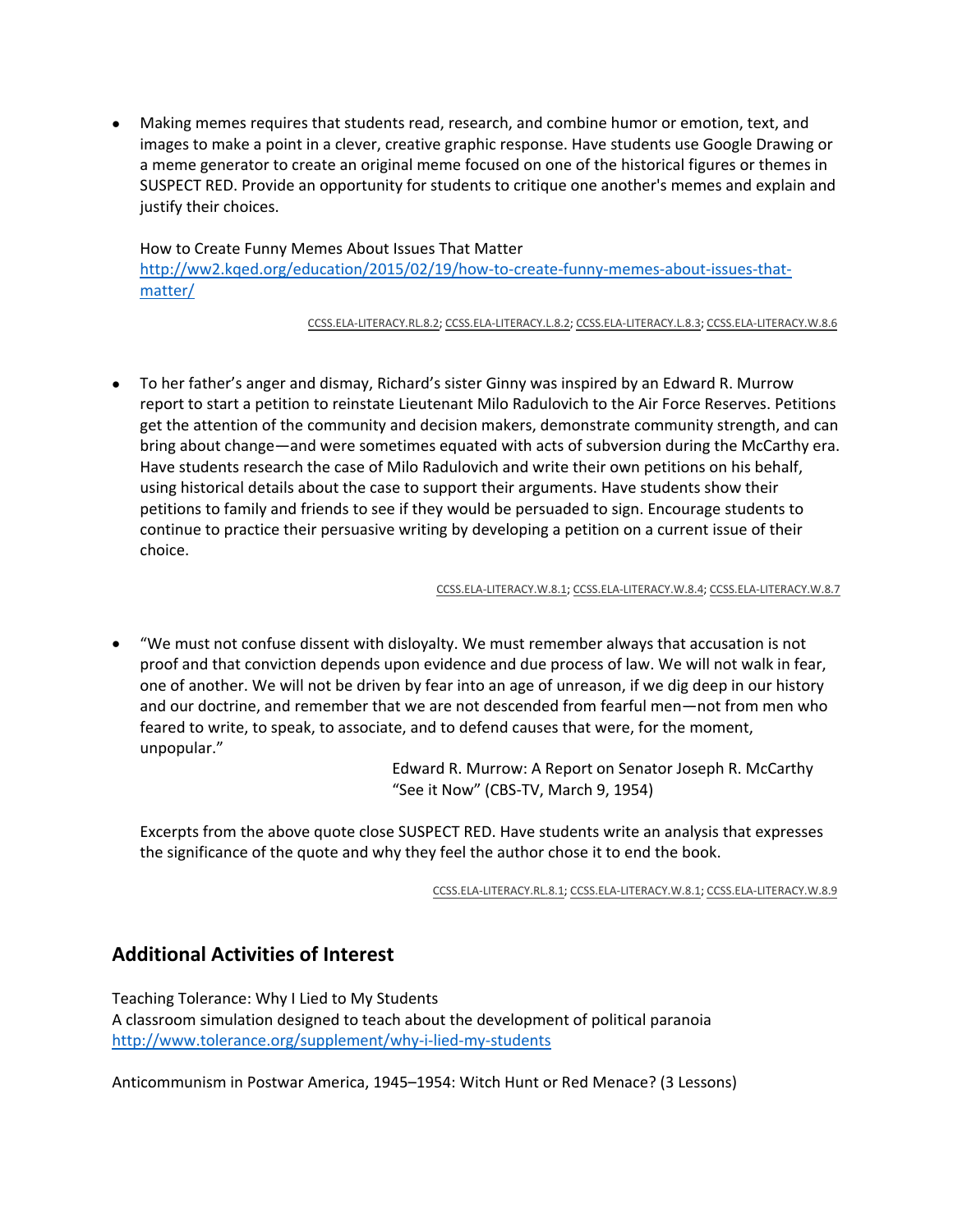[https://edsitement.neh.gov/curriculum-unit/anticommunism-postwar-america-1945-1954-witch-hunt](https://edsitement.neh.gov/curriculum-unit/anticommunism-postwar-america-1945-1954-witch-hunt-or-red-menace)[or-red-menace](https://edsitement.neh.gov/curriculum-unit/anticommunism-postwar-america-1945-1954-witch-hunt-or-red-menace)

John Patrick Hunter Petition

Recreates the actions of *Capital Times* reporter John Patrick Hunter, who in 1951 circulated the Declaration of Independence, along with portions of the Bill of Rights, to the streets of Madison, WI, as a petition—and received only one signature out of the 112 people he approached [www.rightsmatter.org/teachers/chapter1.html](http://www.rightsmatter.org/teachers/chapter1.html)

We the People: The Citizen and the Constitution An instructional program on the history and principles of American constitutional democracy for all grade levels with a simulated congressional hearing as the culminating activity [www.civiced.org/programs/wtp](http://www.civiced.org/programs/wtp)

### ACLU: Tracked in America

Explores how surveillance techniques have been used against citizens and residents of the United States and includes lesson plans for grades 9-12 that may also be appropriate for some middle school students <http://trackedinamerica.org>

## **Additional Resources of Interest**

L.M. Elliot provides extensive resources and links to help readers learn about the facts behind SUSPECT RED. Visit [http://lmelliott.com/book\\_landing\\_page\\_historical/suspect-red/](http://lmelliott.com/book_landing_page_historical/suspect-red/) to find out more about the Korean War and the Cold War as well as 1950s music, TV and film, lifestyle, fashion, and literature.

I Led Three Lives: The Purloined Printing Press (Season 1, Episode 13) Students can watch the show Richard watched. <https://archive.org/details/ILedThreeLivesThePurloinedPrintingPress>

Civics 101: A Podcast: Congressional Investigations Listen and learn about how Congressional hearings and investigations work. [www.civics101podcast.org/civics-101-episodes/ep22](http://www.civics101podcast.org/civics-101-episodes/ep22)

Library of Congress: Herblock's History - Political Cartoons from the Crash to the Millennium - "Fire!" Herb Block coined the phrase "McCarthyism" in his cartoon for March 29, 1950. For the four years McCarthy attacked communism, Herb Block relentlessly attacked McCarthy's tactics in his work. <http://www.loc.gov/exhibits/herblocks-history/fire.html>

### **Common Core Alignment**

This guide is aligned with the College and Career Readiness Anchor Standards (CCR) for Reading, Writing, Speaking & Listing, and Language. The broad CCR standards are the foundation for the grade level–specific Common Core State Standards. Questions and activities in this guide include a reference for the CCR strand, domain, and standard for grade 8. To support instruction at other grade levels,